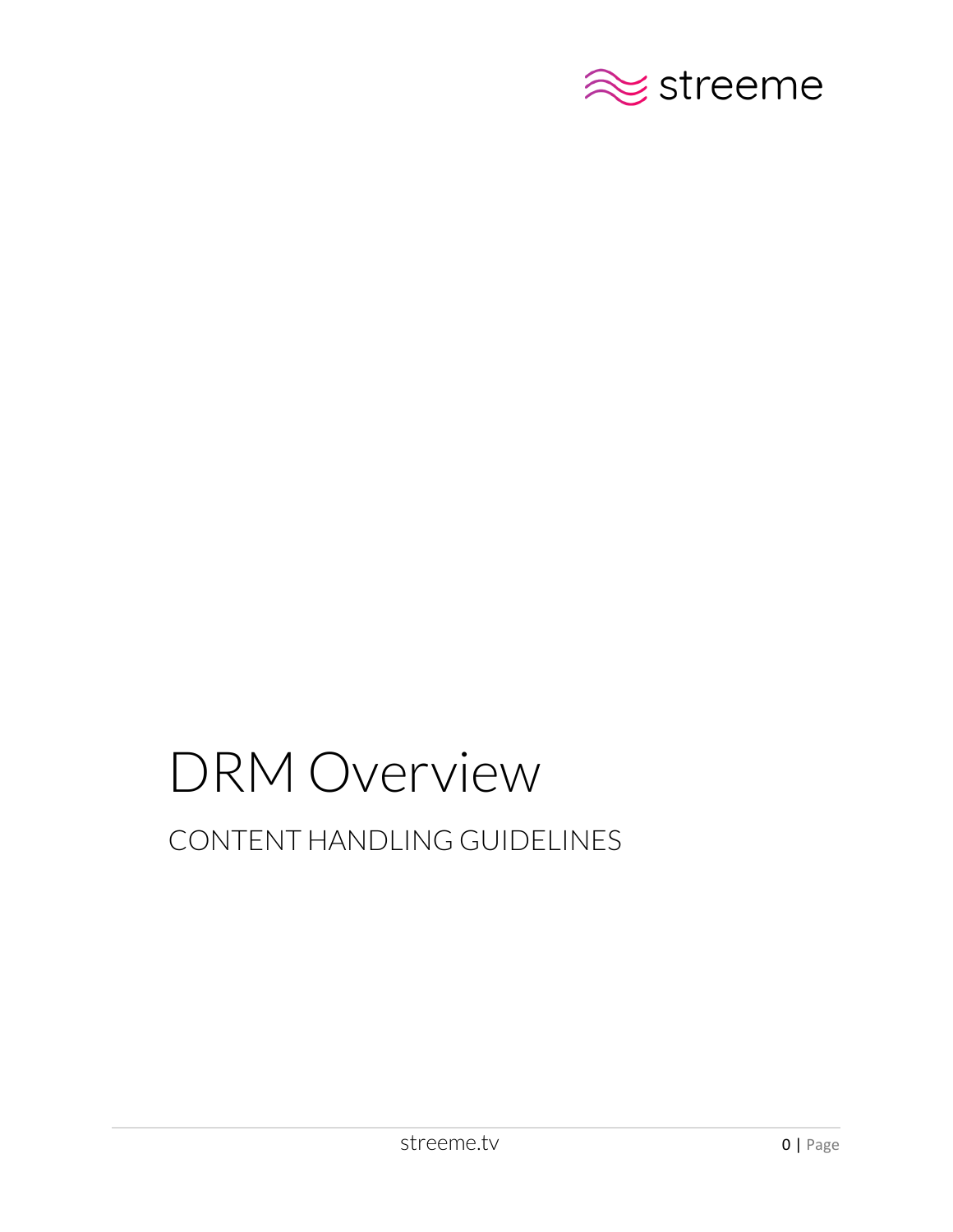

| <b>Table of Contents</b>                                            |                |
|---------------------------------------------------------------------|----------------|
| 1. GENERAL DESCRIPTION                                              | 2              |
| 2. CONTENT PROTECTION FOR HLS WITH AES-128 ENCRYPTION               | 3              |
| 2.1. Content Protection                                             | 3              |
| 2.2. Safety of the AES-128 Protection                               | 3              |
| 2.3. Protection of the Decryption Key                               | 3              |
| 2.4. Using AES-128 Encryption in Practice                           | 4              |
| 3. DRM ALGORITHM DESCRIPTION                                        | 5              |
| 4. DOS/DDOS-ATTACKS PREVENTION                                      | 6              |
| 5. USERS AUTHENTICATION AND IDENTIFICATION                          | 6              |
| <b>6. DISTRIBUTION PLATFORM</b>                                     | $\overline{7}$ |
| 6.1. Geo-filtering Solution                                         | 7              |
| 7. END USER DEVICES                                                 | 7              |
| 7.1. DRM Solution Robustness                                        | 7              |
| 7.2. Identification of End-User Devices                             | 7              |
| 7.3. Detection of Clone Devices                                     | 7              |
| 8. DVR, DOWNLOADS AND TRANSFER TO DEVICES                           | 7              |
| 9. NETWORK/TRANSMISSION TECHNOLOGY                                  | 7              |
| <b>10. CONTENT STORAGE RULES</b>                                    | 8              |
| 11. BREACH RESPONSE                                                 | 8              |
| 11.1. Communication Process to Notify IPTV Operator of any Breaches | 8              |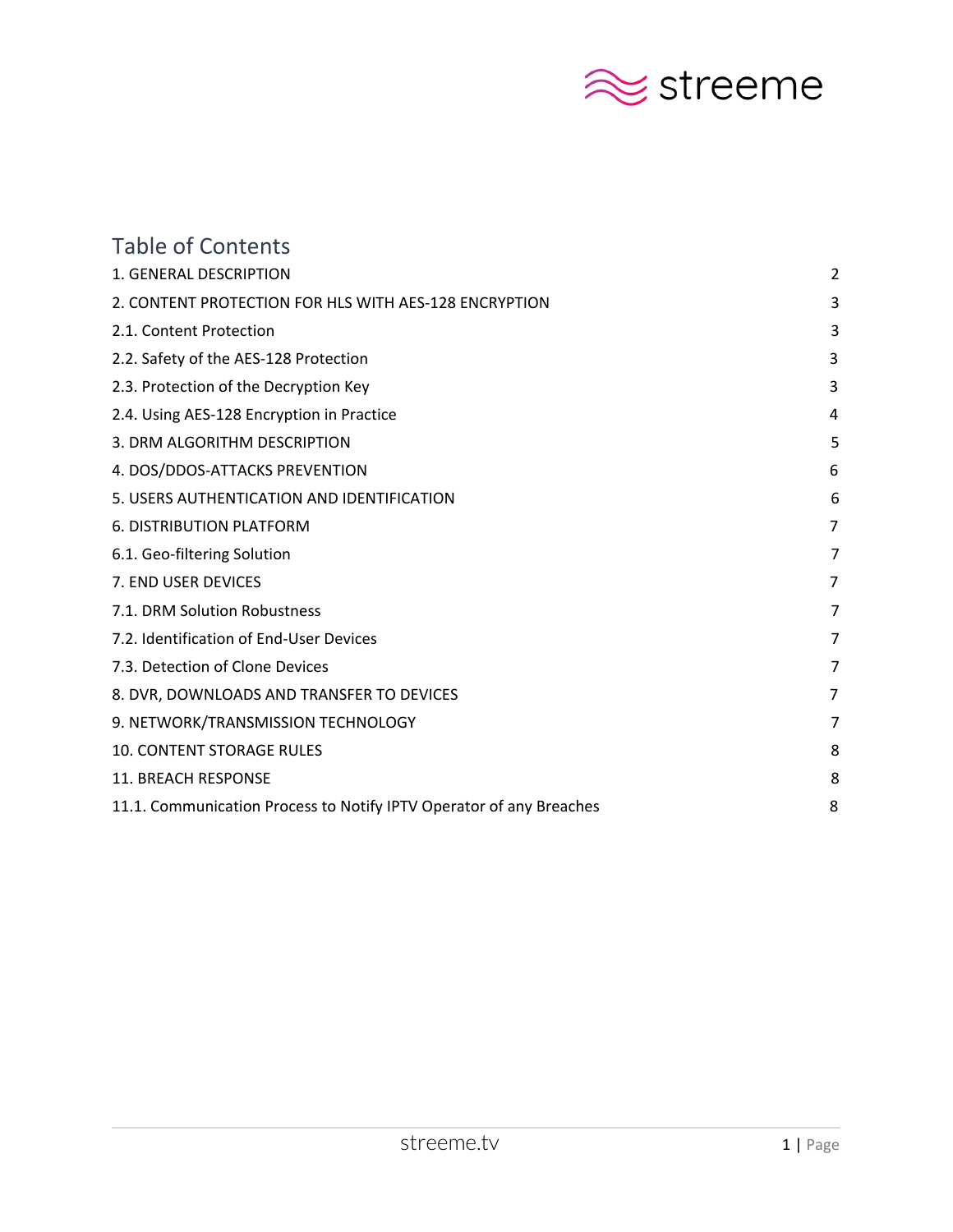

# <span id="page-2-0"></span>**1. GENERAL DESCRIPTION**

The Streeme IPTV platform uses a number of mechanisms for protection of the content, users' data, and the system itself:

1) **Source code encryption.** All software modules of the platform are installed with encrypted binaries and source code parts in order to prevent hacking, reverse engineering, and unauthorized modifications.

2) **Data encryption.** All valuable data, such as passwords of the users, are stored in encrypted form. Moreover, even the system administrator can't decrypt these passwords and read them. There is only a possibility for the system administrator to send a request to the user to set the new password.

3) **Command encryption.** All requests/responses and other commands between system parts are transmitted over secure HTTPS protocol with AES-128 encryption in order to prevent interception and modification of transactions between parts of the platform.

4) The platform actively uses **protection mechanisms** provided by the **software framework**, which was used for implementation of the web-interface, and **security mechanisms** provided by the **database platform**.

5) **IP-filtration.** Access to the servers, where the content is being transformed and stored, is restricted for certain IP-addresses only, which prevents possibility to obtain direct access to the origin-servers by end-users.

6) Integrated **DOS/DDOS-attacks preventions** mechanism allows the system to stay in service and prevent attempts to compromise security of the platform by the key or password generation techniques.

7) **Logging** of all activities on two independent levels: by the OS means and by internal logging system of the Streeme IPTV/OTT-platform.

8) **Monitoring** of the state of **hardware resources**, which allows detection of suspicious activities of the processes consuming CPU resources or network traffic.

9) **Monitoring** of the **users' activities** including unusual network traffic consumption, such as sessions with more than average duration (uninterrupted watching for more than the average watch-time).

# **2. CONTENT PROTECTION FOR HLS WITH AES-128 ENCRYPTION**

With the increase of piracy, protecting media content is one of the key concerns of many publishers. In this section, the most popular method for content protection with the HTTP Live Streaming (HLS) protocol AES-128 content encryption is described.

# <span id="page-2-1"></span>**2.1. Content Protection**

The need for content protection has been recognized by many different streaming protocols, which have added support for content protection in various forms and flavors. AES-128 encryption has been present in the HLS specification from the first draft of the protocol, putting content protection high on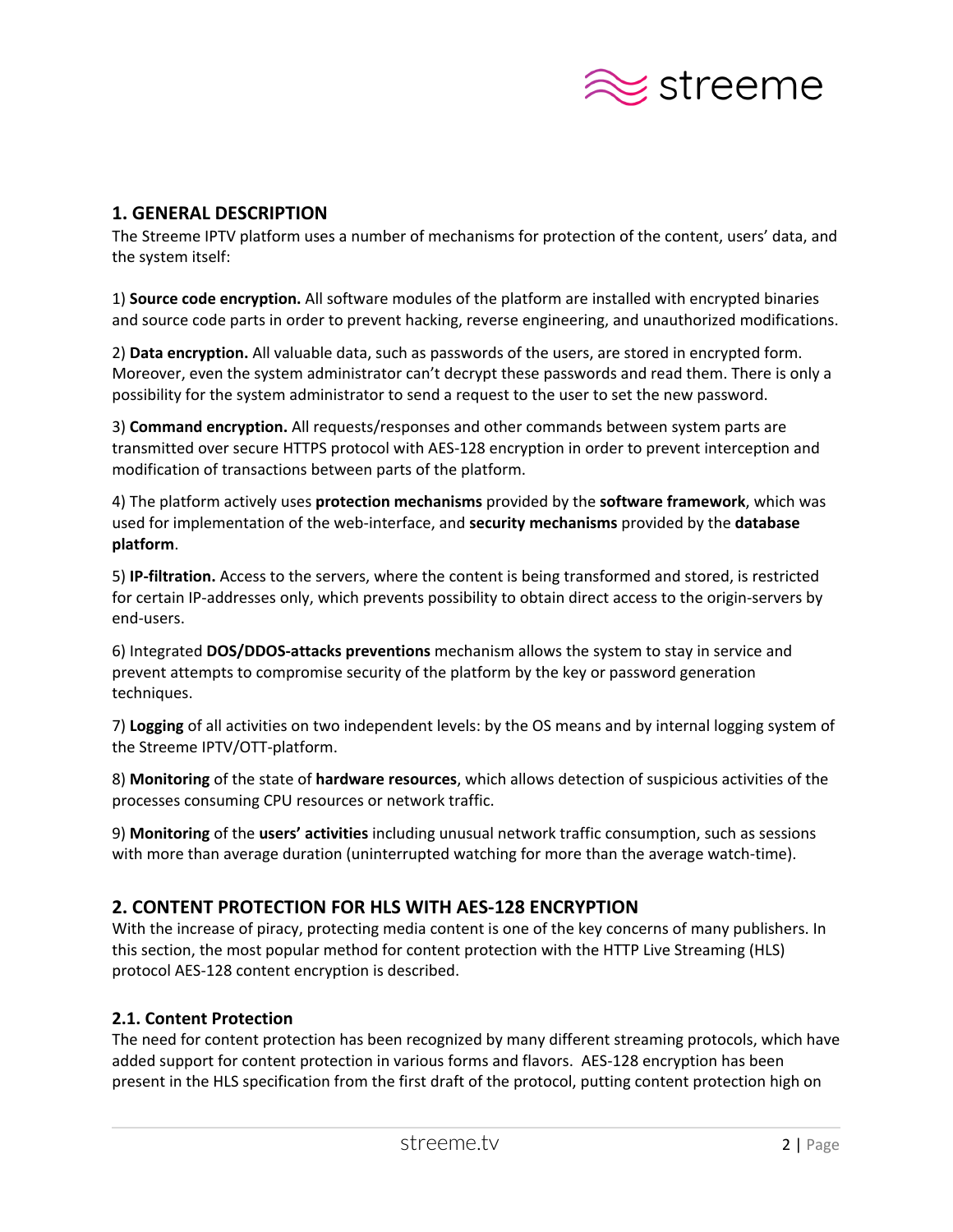

the priority list. In fact, there are two encryption schemes which are supported by HLS:

- $\circ$  AES-128 encryption: This means media segments are completely encrypted using the Advanced Encryption Standard with a 128-bit key. It also allows for the usage of Initialization vectors to optimize the protection.
- $\circ$  Sample-AES: In this case, the individual media samples are encrypted using the AES-standard. With this encryption level, the stream container is not fully encrypted. Also, how the encrypted samples are encapsulated, depends on the media format of the segment.

In practice, AES-128 is the most commonly used method for HLS encryption. This method is also often the easiest to achieve using standard streaming servers and tools.

## <span id="page-3-0"></span>**2.2. Safety of the AES-128 Protection**

The first question when dealing with content protection is often: "How safe is this protection?". In order to understand this, let's look at what AES-encryption really is. AES is a symmetric encryption algorithm. It was designed to be efficient in both hardware and software. The algorithm is used worldwide and was adopted as the standard encryption algorithm by the U.S. government for encrypting sensitive data. Furthermore, it is the basis of most of the DRM systems available, for example Microsoft PlayReady, Widevine, and Verimatrix. The usage of AES encryption recently became part of the common encryption standard for MPEG-DASH as well. In general, it might be safe to say this level of AES encryption will not be broken soon.

The AES encryption itself can be declared safe. However, encryption is only as safe as its weakest point. It is also necessary to have a look at the security of the decryption key. This is the area on which many DRM technologies focus. They deem key protection essential and often employ very obscure or complex schemes to retrieve decryption keys. With AES-128 content protection, key retrieval has been kept simple, making it easy to implement. It also leaves plenty of freedom to make key protection as simple or advanced as possible.

#### <span id="page-3-1"></span>**2.3. Protection of the Decryption Key**

The HLS specification mentions only one aspect of key retrieval: the URL from which the key can be loaded should be a part of the manifest file. Protecting this resource is up to the publisher itself. Most often, we see a number of different approaches to protecting the decryption key:

- o Protecting the manifest: This relies on hiding the URL to the decryption key. It does not provide a high level of security as the URL might leak or could be intercepted on the network.
- $\circ$  Using authentication cookies: Authentication cookies can be sent by the player with the key request. This allows the key server to check which user is requesting the key. If the user is not allowed to access the stream, the key will not be returned. As a result, only users which have proper authentication will receive the decryption key.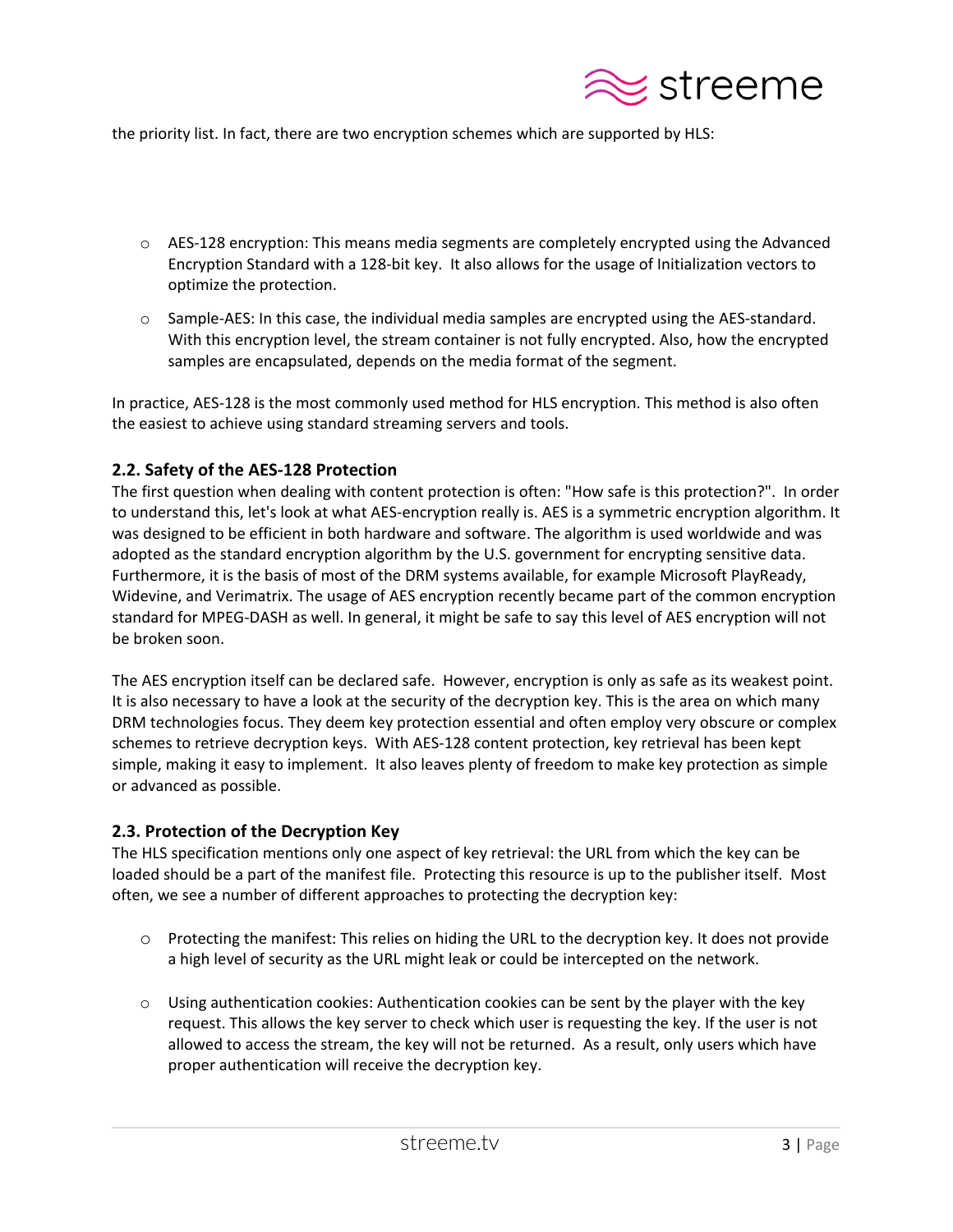

o Leveraging signed URLs: Signed URLs can be used by providing unique manifests to each user. A user-specific manifest will then contain a link to the decryption key, containing an authentication token. The server can then check the authentication token and determine if the key can be accessed, or not.

#### **2.4. Using AES-128 Encryption in Practice**

Using AES-128 encryption can be done by encrypting your media files and signaling this using the EXT-X-KEY-tag within the manifest file. This tag signals the URL to the decryption key. It should be placed before the first segment, which is encrypted with the given key. There are two extremes in which this tag can occur:

1) One time on top of the manifest. This means all segments are encrypted with the same decryption key. In case the decryption key is intercepted, the entire stream can be decrypted.

2) Before each segment with a different URL. This approach allows encryption of each segment with a different key. A key allows the decryption of a single segment, which contains only a few seconds of media information.

Between these two extremes, there is a freedom to choose the frequency of refreshing the encryption keys required for each individual case. By default, the Key Distribution Server generates the new key every 24 hours.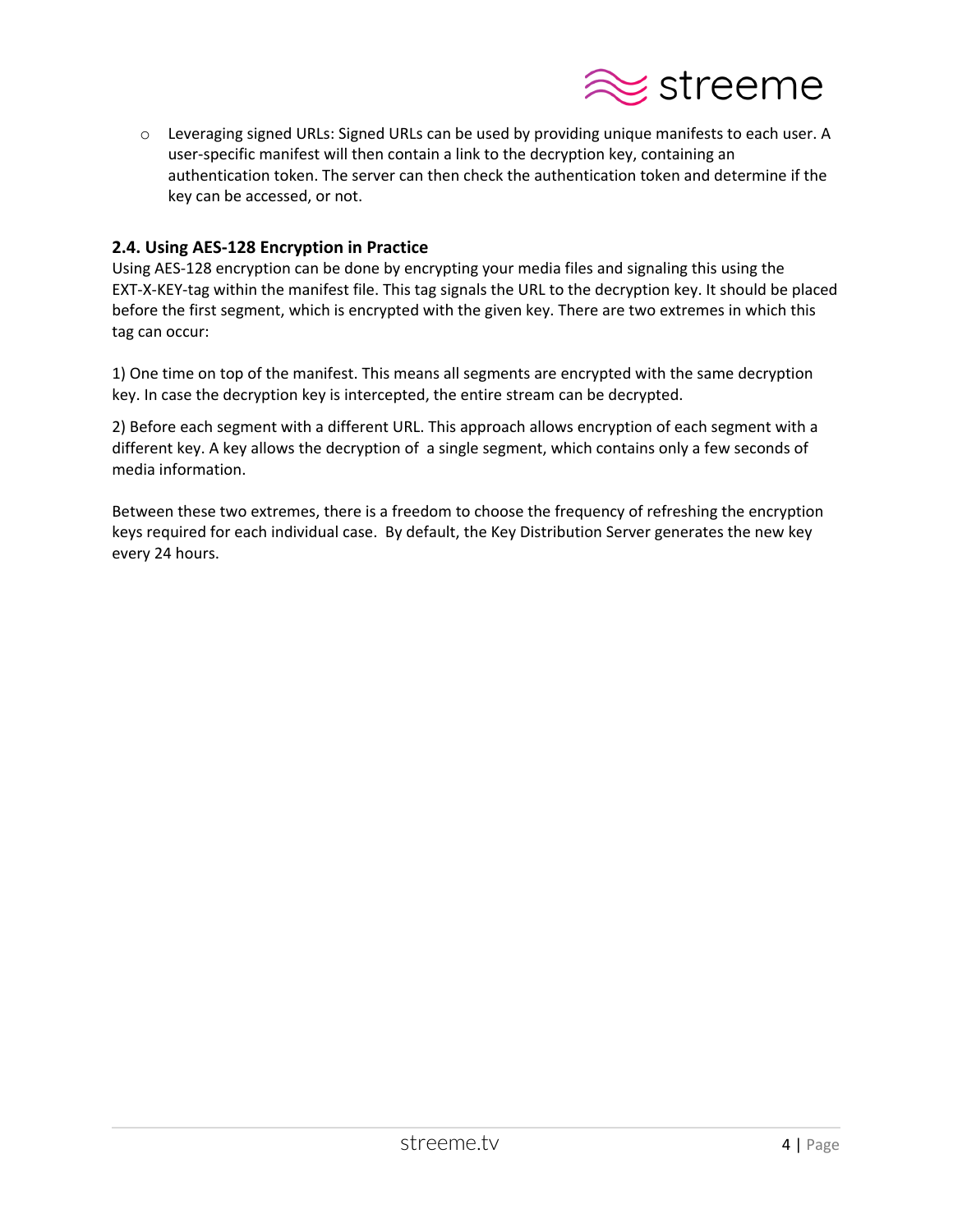

# <span id="page-5-0"></span>**3. DRM ALGORITHM DESCRIPTION**



Figure 1- DRM functioning algorithm model

1) Streeme transcoder divides incoming content into 10 seconds parts (blocks), encrypts the blocks with AES algorithm, and delivers the encryption key securely to the Key Distribution Server.

2) Streeme middleware server provides the end user's player application with an HTTP URL to desired video stream.

3) Streeme Player application requests the M3U-playlist from the Streeme Media Server using the URL provided on the previous step. The Media Server includes a X-EXT-KEY URL in the playlist, which points to the Key Distribution Server. Fetch of the playlist can be made over secured HTTPS protocol for additional protection.

4) The player application requests security certificate from the Key Distribution Server in order to prevent a man-in-the-middle attack. After successful certificate verification the player requests decryption key for the content from the key distribution server over secured HTTPS protocol. The key distribution server requests and verifies the client's certificate in order to identify a rogue client, which is trying to obtain the decryption key. In case of successful verification, the server returns the key for the asset; otherwise, the server rejects the incoming request.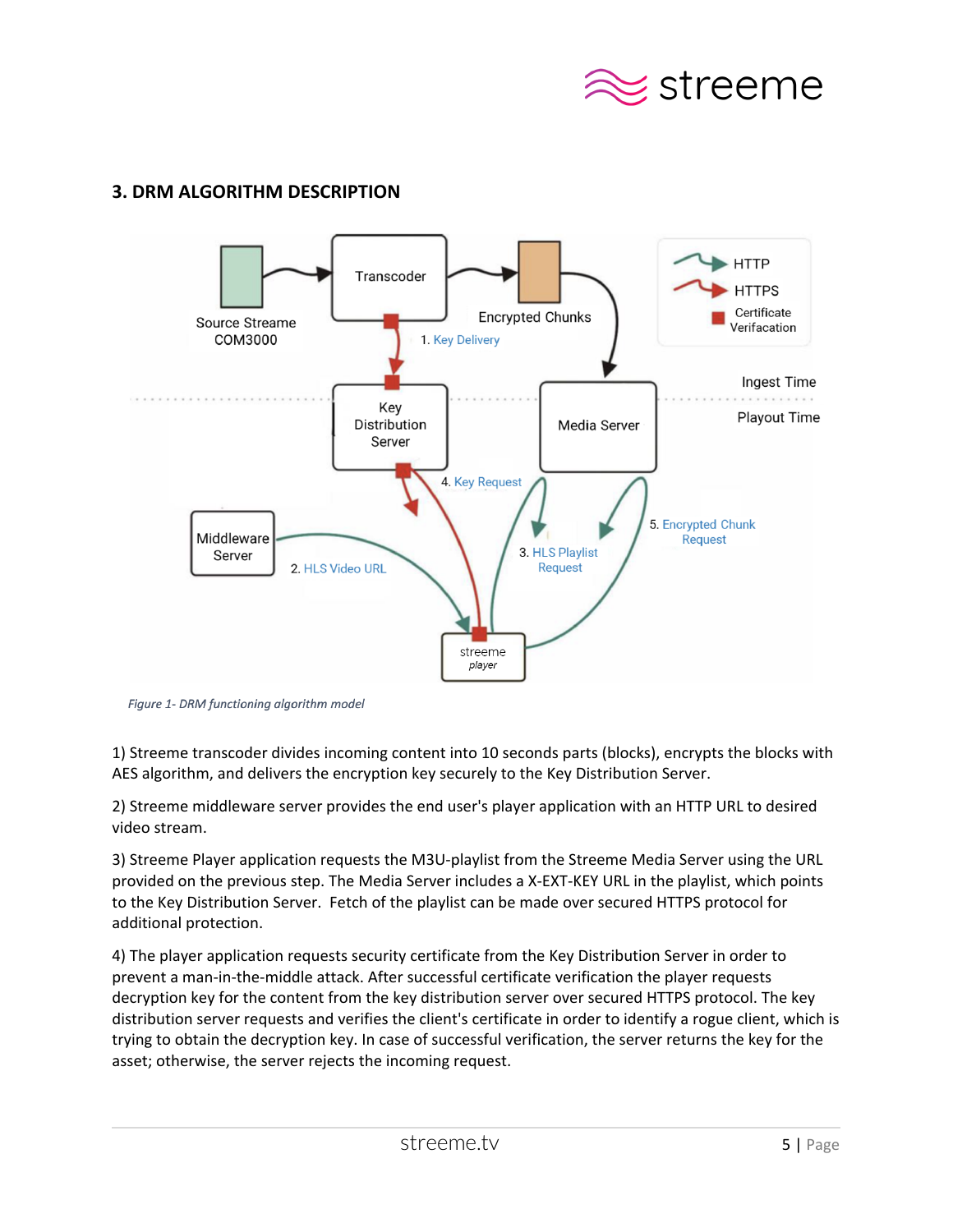

5) The player requests the encrypted video blocks from the media server. The player can then decrypt the content and play it.

The key distribution server has a list of IP-addresses of all encryption servers, which are eligible to request the keys. This list of IP-addresses is configured upon the system installation and updated by validated personnel (administrator of the IPTV platform) upon the system expansion. Additionally, the encryption server and the key distribution server validate each other by checking SSL-certificates upon establishing a secure HTTPS-connection.

The administrator of the IPTV platform must pass the two-steps authorization mechanism and validate the connection to the encryption server by his email.

Each channel on the encryption server is processed with the unique encryption key. Moreover, the same channel on different encryption servers will be encrypted with different keys. This means that even if a decryption key for a certain channel will be compromised, this will not affect the other channels processed at the same server and will not affect the same channel on the other servers.

By default, encryption keys are changed every 24 hours. This interval may be changed by the administrator of the IPTV platform according to requirements of the content provider.

Each request for content by the player is validated by the mechanism of tokens. The token is generated based on the following parameters:

- Master token, which is provided by the key distribution server
- Unique ID of the user, which is assigned automatically when user registers in the IPTV
- Platform Type of content, live or VOD
- Name of the content
- Expiration time, the default value is 24 hours
- IP-address of the user, if IP-filtering mechanism is enabled

# <span id="page-6-0"></span>**4. DOS/DDOS-ATTACKS PREVENTION**

In order to prevent DOS/DDOS-attacks, the IPTV Platform controls the source and the frequency of incoming requests. Each request, which may be handled by the Platform, has a number of allowed attempts per 60 seconds. If the number of allowed attempts will be exceeded, then the IP-address, from which these attempts were made, will be blocked for a certain period of time.

Additionally, there is a possibility for the system administrator to create a white-list and a black-list of IP-addresses to control the input traffic and robustness of the Platform.

# <span id="page-6-1"></span>**5. USERS AUTHENTICATION AND IDENTIFICATION**

The system supports the following techniques that guarantee secure identification of users and their devices: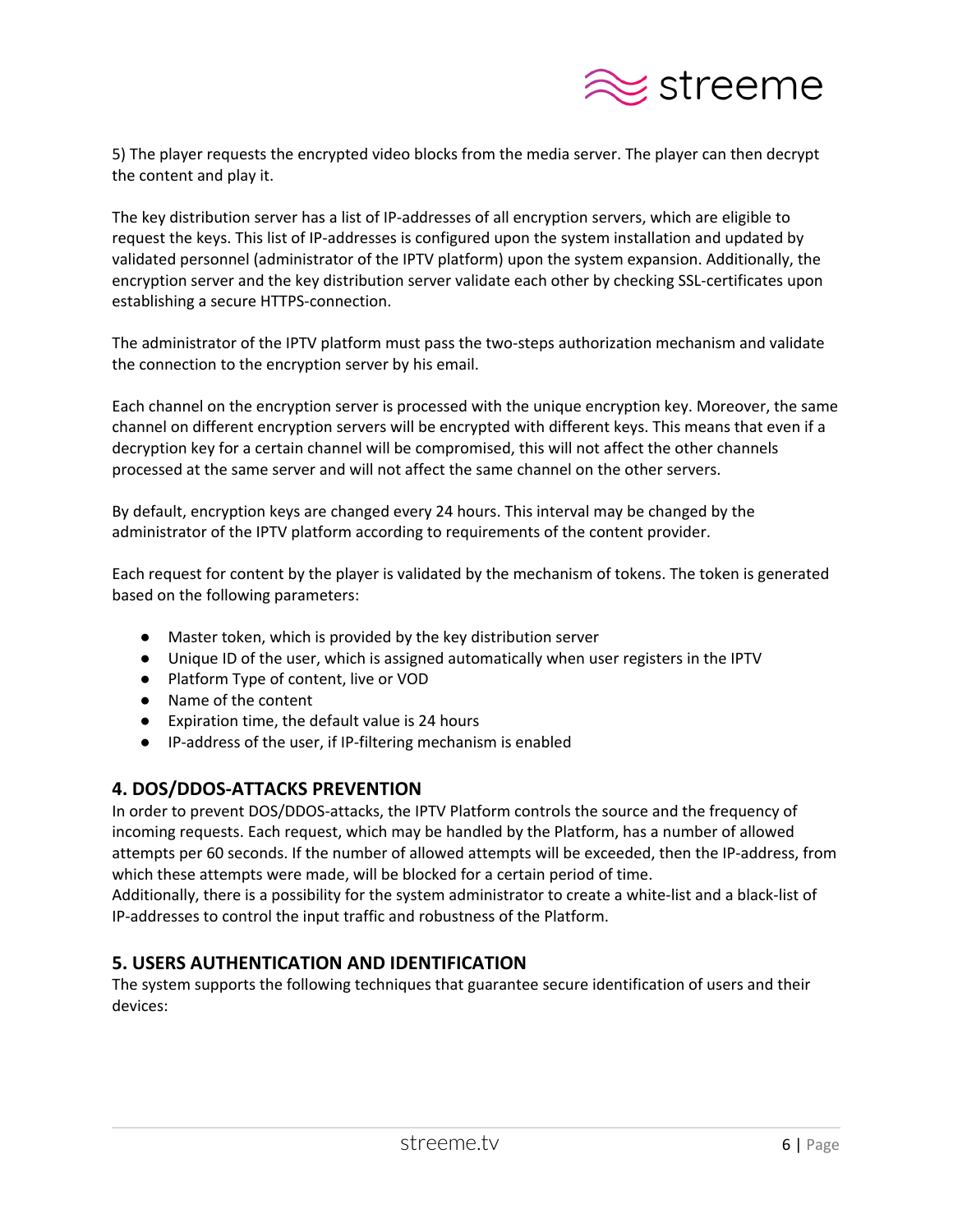

Users are authenticated by unique log-in/password combination, which is transmitted from player application to the middleware server over secure HTTPS-protocol with AES-128 encryption. Additionally, users may be authenticated in the platform by their device ID, which is read by the application from device's firmware and can't be modified by an end-user or by some other means.

There is also a limit on the number of simultaneously connected devices from one user account.

# <span id="page-7-0"></span>**6. DISTRIBUTION PLATFORM**

#### <span id="page-7-1"></span>**6.1. Geo-filtering Solution**

The IPTV/OTT Platform uses "DB-IP.com" service for the geo-filtering functionality. The service's back end is updated every 10 days depending on the volume of pending updates, and the database downloads are updated monthly usually on the 1st day of each month.

## <span id="page-7-2"></span>**7. END USER DEVICES**

#### <span id="page-7-3"></span>**7.1. DRM Solution Robustness**

The platform does not store any content on end-user devices except for the minimum amount of 10-30 seconds, which is required for playback.

Content is transmitted to device being encrypted by the DRM system with AES-128 algorithm and only an authorized player application can decrypt it at the time of playback. If the device is tampered with and chunks of content remain in the device's memory they will not be played by 3rd-party players unless properly decrypted.

#### <span id="page-7-4"></span>**7.2. Identification of End-User Devices**

Each player application reports a unique ID of the device it's running on into the middleware at the time of user login. The ID is read from the firmware of the device and cannot be accessed by an end-user.

#### <span id="page-7-5"></span>**7.3. Detection of Clone Devices**

Each player application reports the ID of the device it's running on to the Middleware at the time of user login. The ID is read from the firmware of the device and cannot be accessed by the end-user. In any case, we do not accept redundant device IDs.

# <span id="page-7-6"></span>**8. DVR, DOWNLOADS AND TRANSFER TO DEVICES**

Content protection from downloading and/or transferring to another device:

- o No capability to download and transfer content to another device;
- o No storage use in the device for content;
- o No capability to download and transfer content to another device.

# **9. NETWORK/TRANSMISSION TECHNOLOGY**

The transmission medium(s) employed for signal delivery: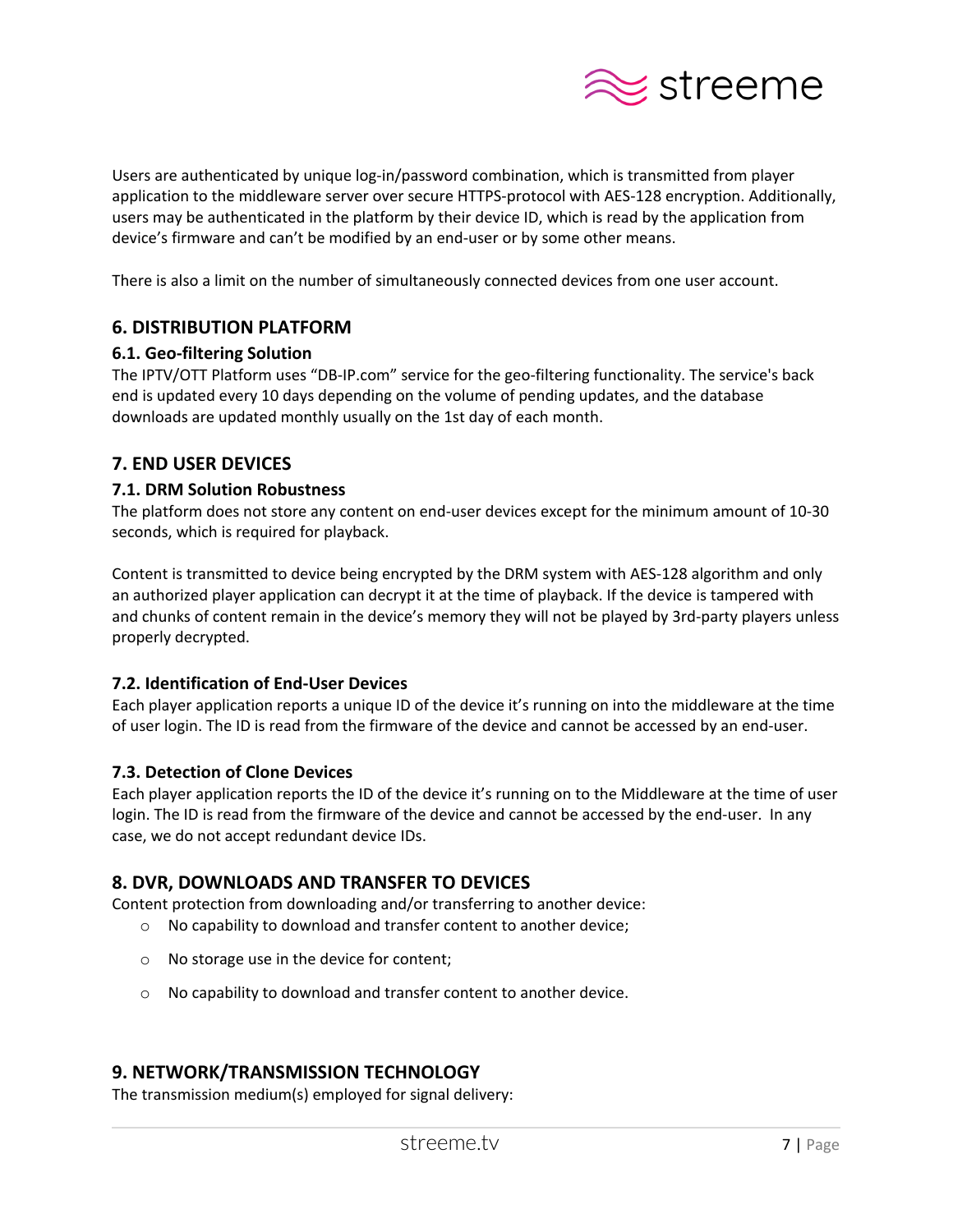

- Twisted-pair copper;
- Coax;
- Fiber;
- Wireless network.

Protocols used to deliver content to the consumer – HTTP and HLS.

# <span id="page-8-0"></span>**10. CONTENT STORAGE RULES**

Default buffering on the player side: 10-30 seconds as per HLS protocol specifications.

Default buffering on the server side: about 1 minute.

Optional encrypted storage may be configured in the platform to store 1 or more hours for pause, rewind, and playback of live channels. Storage space for the catch up service is allocated only in the head-end server.

Optional Network Video Recorder (NVR) service may be configured in the Platform in order to provide end-users with the ability to record desired TV programs for later viewing. Storage space for the NVR service is allocated only in the head-end server.

#### <span id="page-8-1"></span>**11. BREACH RESPONSE**

Initial communication between the player application used by the customers and the IPTV platform is performed via secure HTTPS protocol, which assures correct authentication of the users. Users are recognized in the platform by their login/password combination, which may be replaced by their social network account. After that, the player application then reads the unique device identifier from the firmware and sends this ID to the core of the IPTV platform. This ID cannot be modified by the users and assures the identity of the device used to access the IPTV service. The platform has an option to limit the number of simultaneously connected devices from the same end-user account so that users cannot have multiple set-top boxes or other devices to obtain access to many different channels simultaneously, which would look like an attempt to steal and illegally redistribute content. Moreover, links to the origins of content are never transmitted to the player application therefore users can't get these links and put them into 3rd party applications for illegal content consumption.

Security of the platform is constantly monitored by the maintenance team. In case of security alert the team will work by the following general scenario:

1) Take immediate measures to stop the breach, ban suspicious user account and/or filter network traffic coming from/to suspicious IP-address;

2) Take immediate measures to restore availability of the service for other end-users;

3) Analyze nature of the breach and discover the core of the issue;

4) Depending on the results of analysis at the previous step develop and apply patches and updates required to cure the breach and prevent similar attacks in future.